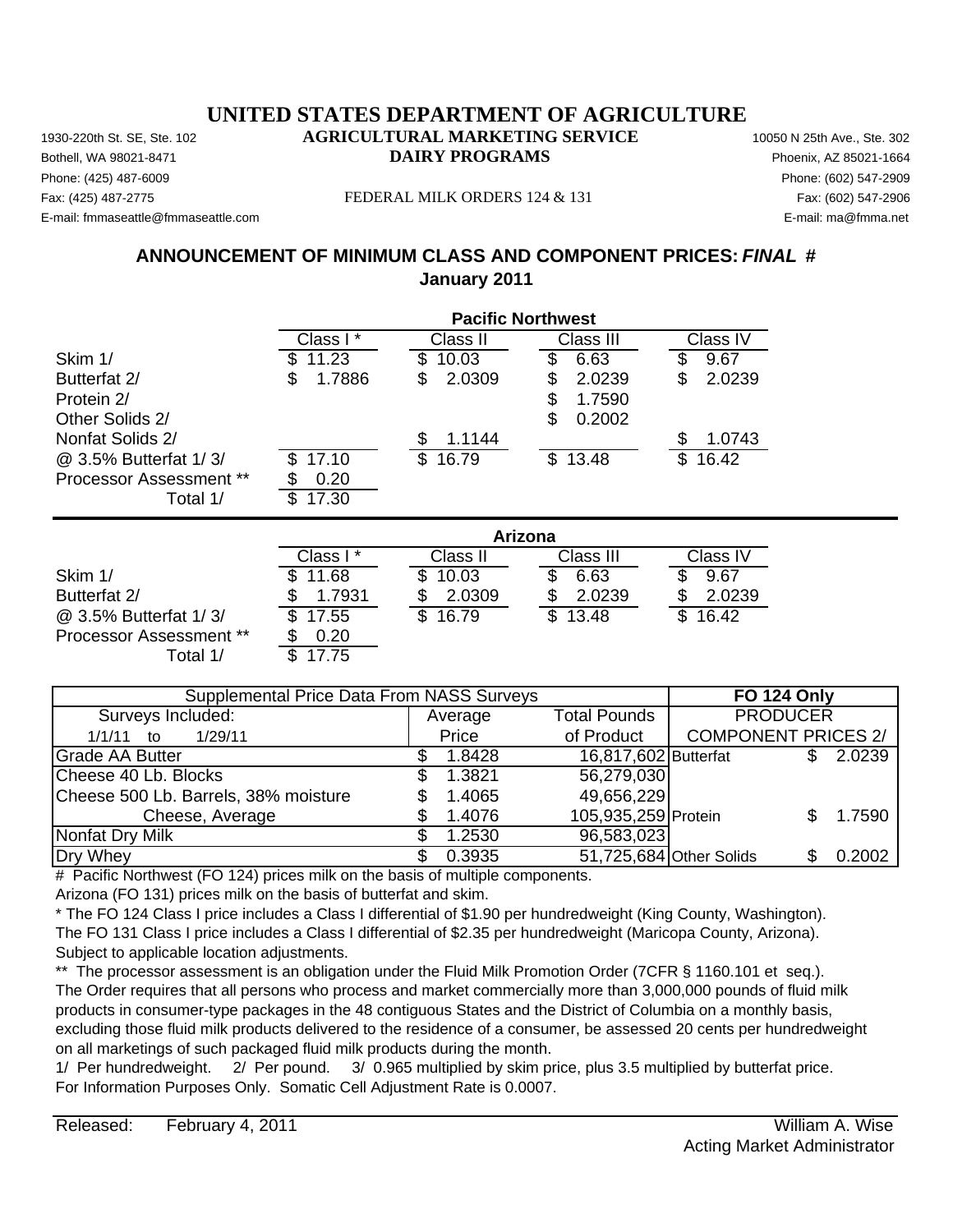Phone: (425) 487-6009 Phone: (602) 547-2909 E-mail: fmmaseattle@fmmaseattle.com E-mail: ma@fmma.net

#### Fax: (425) 487-2775 FEDERAL MILK ORDERS 124 & 131 Fax: (602) 547-2906

## **ANNOUNCEMENT OF MINIMUM CLASS AND COMPONENT PRICES:** *FINAL* **# February 2011**

|                                |             |              | <b>Pacific Northwest</b> |             |
|--------------------------------|-------------|--------------|--------------------------|-------------|
|                                | Class I*    | Class II     | Class III                | Class IV    |
| Skim 1/                        | 11.47       | 10.27<br>\$  | \$<br>9.29               | \$<br>10.74 |
| Butterfat 2/                   | 1.9193<br>S | 2.3037<br>\$ | 2.2967<br>\$             | 2.2967<br>S |
| Protein 2/                     |             |              | 2.5586<br>\$             |             |
| Other Solids 2/                |             |              | \$<br>0.2310             |             |
| Nonfat Solids 2/               |             | 1.1411<br>\$ |                          | 1.1930      |
| @ 3.5% Butterfat 1/3/          | 17.79       | \$17.97      | \$17.00                  | \$<br>18.40 |
| <b>Processor Assessment **</b> | 0.20        |              |                          |             |
| Total 1/                       | 17.99<br>S  |              |                          |             |
|                                |             |              | Arizona                  |             |
|                                | Class I*    | Class II     | Class III                | Class IV    |
| Skim 1/                        | 11.92       | 10.27<br>S   | S<br>9.29                | 10.74       |
| Butterfat 2/                   | 1.9238      | 2.3037<br>\$ | 2.2967<br>S              | 2.2967      |
| @ 3.5% Butterfat 1/3/          | 18.24       | \$<br>17.97  | \$<br>17.00              | \$<br>18.40 |
| <b>Processor Assessment **</b> | 0.20<br>\$  |              |                          |             |

| Supplemental Price Data From NASS Surveys | <b>FO 124 Only</b> |                      |                            |        |
|-------------------------------------------|--------------------|----------------------|----------------------------|--------|
| Surveys Included:                         | Average            | <b>Total Pounds</b>  | <b>PRODUCER</b>            |        |
| 2/26/11<br>$2/5/11$ to                    | Price              | of Product           | <b>COMPONENT PRICES 2/</b> |        |
| <b>Grade AA Butter</b>                    | 2.0680             | 13,446,992 Butterfat |                            | 2.2967 |
| Cheese 40 Lb. Blocks                      | 1.7228             | 39,740,440           |                            |        |
| Cheese 500 Lb. Barrels, 38% moisture      | 1.7399             | 35,253,118           |                            |        |
| Cheese, Average                           | 1.7449             | 74,993,558 Protein   |                            | 2.5586 |
| Nonfat Dry Milk                           | 1.3728             | 70,147,979           |                            |        |
| Dry Whey                                  | 0.4234             |                      | 39,624,412 Other Solids    | 0.2310 |

# Pacific Northwest (FO 124) prices milk on the basis of multiple components.

Arizona (FO 131) prices milk on the basis of butterfat and skim.

Total  $1/$   $\overline{\$}$  18.44

\* The FO 124 Class I price includes a Class I differential of \$1.90 per hundredweight (King County, Washington). The FO 131 Class I price includes a Class I differential of \$2.35 per hundredweight (Maricopa County, Arizona). Subject to applicable location adjustments.

\*\* The processor assessment is an obligation under the Fluid Milk Promotion Order (7CFR § 1160.101 et seq.). The Order requires that all persons who process and market commercially more than 3,000,000 pounds of fluid milk products in consumer-type packages in the 48 contiguous States and the District of Columbia on a monthly basis, excluding those fluid milk products delivered to the residence of a consumer, be assessed 20 cents per hundredweight on all marketings of such packaged fluid milk products during the month.

1/ Per hundredweight. 2/ Per pound. 3/ 0.965 multiplied by skim price, plus 3.5 multiplied by butterfat price. For Information Purposes Only. Somatic Cell Adjustment Rate is 0.00087.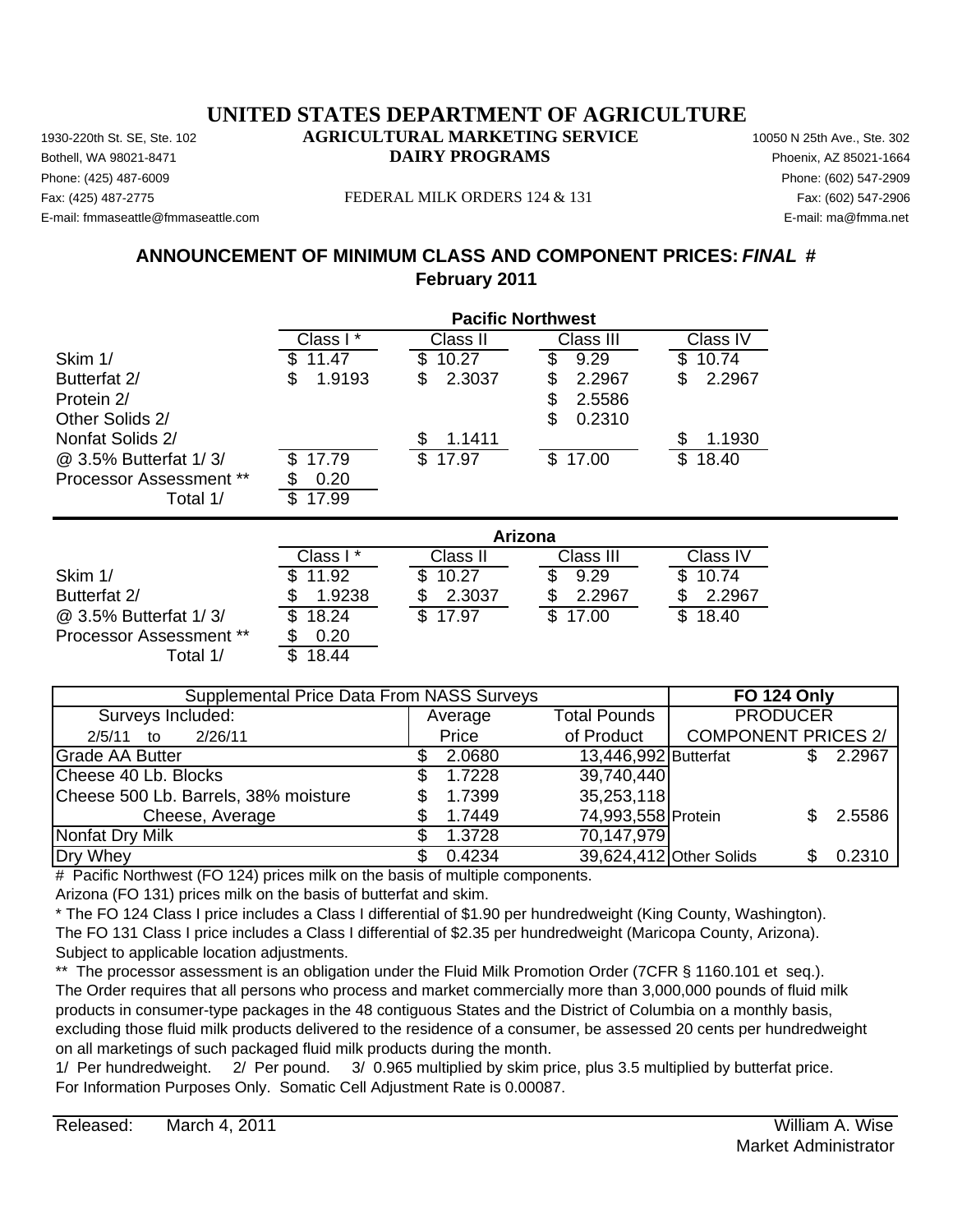Phone: (425) 487-6009 Phone: (602) 547-2909 E-mail: fmmaseattle@fmmaseattle.com E-mail: ma@fmma.net

Fax: (425) 487-2775 FEDERAL MILK ORDERS 124 & 131 Fax: (602) 547-2906

# **ANNOUNCEMENT OF MINIMUM CLASS AND COMPONENT PRICES:** *FINAL* **# March 2011**

|                                | <b>Pacific Northwest</b> |             |              |              |
|--------------------------------|--------------------------|-------------|--------------|--------------|
|                                | Class I*                 | Class II    | Class III    | Class IV     |
| Skim 1/                        | \$12.40                  | 11.20<br>S. | 11.81<br>\$. | \$11.82      |
| Butterfat 2/                   | 2.3326<br>\$.            | 2.2929<br>S | 2.2859<br>\$ | 2.2859<br>S  |
| Protein 2/                     |                          |             | \$<br>3.3024 |              |
| Other Solids 2/                |                          |             | \$<br>0.2665 |              |
| Nonfat Solids 2/               |                          | 1.2444      |              | 1.3134       |
| @ 3.5% Butterfat 1/3/          | \$20.13                  | \$18.83     | \$19.40      | 19.41<br>\$. |
| <b>Processor Assessment **</b> | 0.20                     |             |              |              |
| Total 1/                       | 20.33<br>\$.             |             |              |              |

|                                | Arizona     |          |           |          |  |
|--------------------------------|-------------|----------|-----------|----------|--|
|                                | Class I*    | Class II | Class III | Class IV |  |
| Skim 1/                        | 12.85<br>S. | \$11.20  | \$11.81   | \$11.82  |  |
| Butterfat 2/                   | 2.3371      | 2.2929   | 2.2859    | 2.2859   |  |
| @ 3.5% Butterfat 1/3/          | \$20.58     | \$18.83  | \$19.40   | \$19.41  |  |
| <b>Processor Assessment **</b> | 0.20        |          |           |          |  |
| Total 1/                       | 20.78       |          |           |          |  |

| Supplemental Price Data From NASS Surveys |  |         |                      | <b>FO 124 Only</b>         |        |
|-------------------------------------------|--|---------|----------------------|----------------------------|--------|
| Surveys Included:                         |  | Average | <b>Total Pounds</b>  | <b>PRODUCER</b>            |        |
| 3/26/11<br>3/5/11<br>to                   |  | Price   | of Product           | <b>COMPONENT PRICES 2/</b> |        |
| <b>Grade AA Butter</b>                    |  | 2.0591  | 15,621,782 Butterfat |                            | 2.2859 |
| Cheese 40 Lb. Blocks                      |  | 1.9633  | 44,905,890           |                            |        |
| Cheese 500 Lb. Barrels, 38% moisture      |  | 1.9534  | 35,766,271           |                            |        |
| Cheese, Average                           |  | 1.9722  | 80,672,161 Protein   |                            | 3.3024 |
| Nonfat Dry Milk                           |  | 1.4945  | 70,464,362           |                            |        |
| Dry Whey                                  |  | 0.4578  |                      | 37,445,781 Other Solids    | 0.2665 |

# Pacific Northwest (FO 124) prices milk on the basis of multiple components.

Arizona (FO 131) prices milk on the basis of butterfat and skim.

\* The FO 124 Class I price includes a Class I differential of \$1.90 per hundredweight (King County, Washington). The FO 131 Class I price includes a Class I differential of \$2.35 per hundredweight (Maricopa County, Arizona). Subject to applicable location adjustments.

\*\* The processor assessment is an obligation under the Fluid Milk Promotion Order (7CFR § 1160.101 et seq.). The Order requires that all persons who process and market commercially more than 3,000,000 pounds of fluid milk products in consumer-type packages in the 48 contiguous States and the District of Columbia on a monthly basis, excluding those fluid milk products delivered to the residence of a consumer, be assessed 20 cents per hundredweight on all marketings of such packaged fluid milk products during the month.

1/ Per hundredweight. 2/ Per pound. 3/ 0.965 multiplied by skim price, plus 3.5 multiplied by butterfat price. For Information Purposes Only. Somatic Cell Adjustment Rate is 0.00099.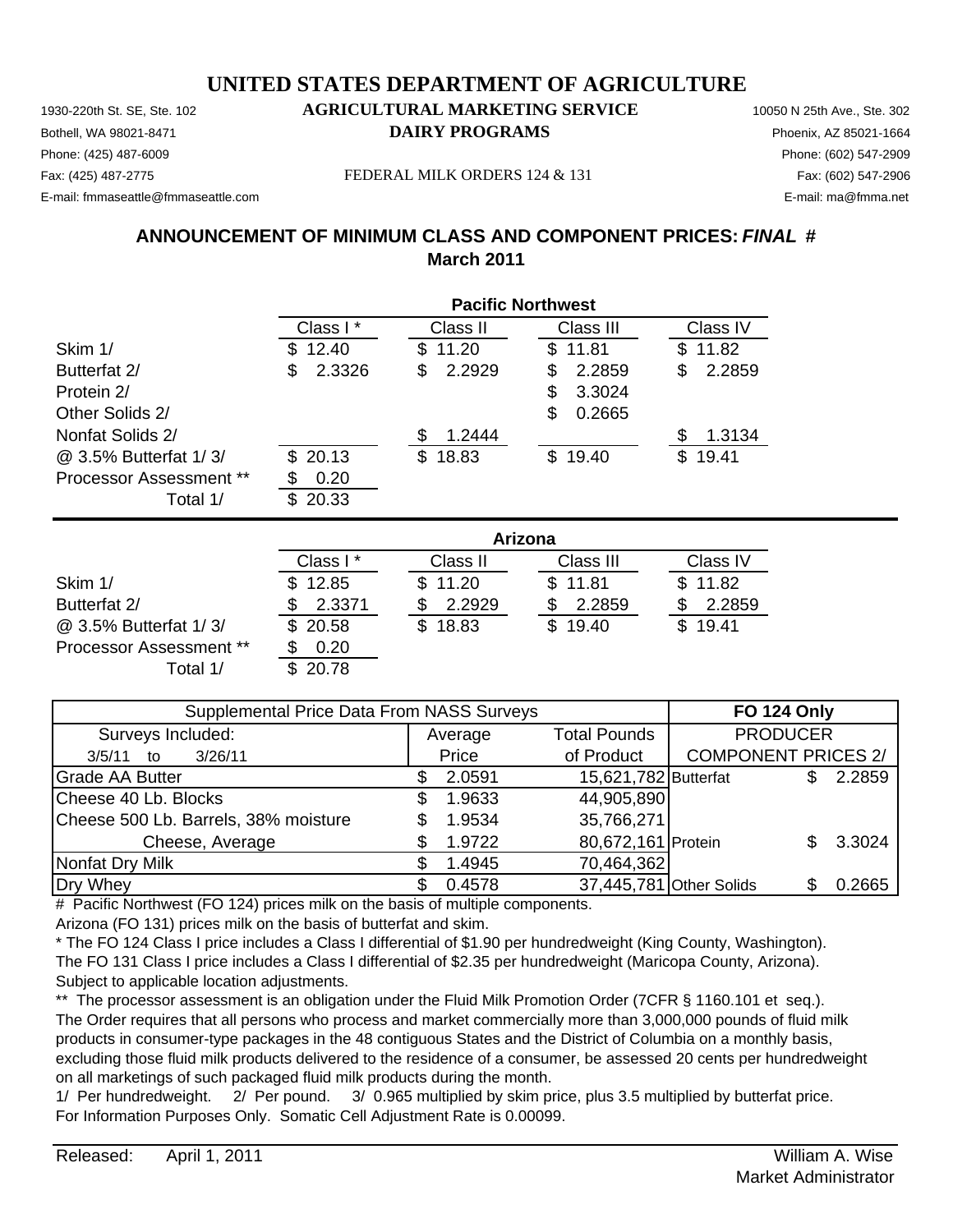Phone: (425) 487-6009 Phone: (602) 547-2909 E-mail: fmmaseattle@fmmaseattle.com E-mail: ma@fmma.net

Fax: (425) 487-2775 FEDERAL MILK ORDERS 124 & 131 Fax: (602) 547-2906

# **ANNOUNCEMENT OF MINIMUM CLASS AND COMPONENT PRICES:** *FINAL* **# April 2011**

|                                | <b>Pacific Northwest</b> |              |              |              |
|--------------------------------|--------------------------|--------------|--------------|--------------|
|                                | Class I*                 | Class II     | Class III    | Class IV     |
| Skim 1/                        | 13.84<br>S.              | 12.33<br>\$. | 9.46<br>S    | 12.48<br>SS. |
| Butterfat 2/                   | 2.2773                   | 2.2183<br>\$ | 2.2113<br>\$ | 2.2113<br>\$ |
| Protein 2/                     |                          |              | 2.4984<br>S  |              |
| Other Solids 2/                |                          |              | 0.2902<br>S  |              |
| Nonfat Solids 2/               |                          | 1.3700<br>£. |              | 1.3862<br>S  |
| @ 3.5% Butterfat 1/3/          | \$21.33                  | 19.66<br>\$. | 16.87<br>\$. | 19.78<br>SS. |
| <b>Processor Assessment **</b> | 0.20                     |              |              |              |
| Total 1/                       | 21.53                    |              |              |              |

|                         | Arizona   |          |           |          |  |
|-------------------------|-----------|----------|-----------|----------|--|
|                         | Class I * | Class II | Class III | Class IV |  |
| Skim 1/                 | \$14.29   | \$12.33  | 9.46      | \$12.48  |  |
| Butterfat 2/            | 2.2818    | 2.2183   | 2.2113    | 2.2113   |  |
| @ 3.5% Butterfat 1/3/   | \$21.78   | \$19.66  | \$16.87   | \$19.78  |  |
| Processor Assessment ** | 0.20      |          |           |          |  |
| Total 1/                | 21.98     |          |           |          |  |

| Supplemental Price Data From NASS Surveys | <b>FO 124 Only</b> |                      |                            |        |
|-------------------------------------------|--------------------|----------------------|----------------------------|--------|
| Surveys Included:                         | Average            | <b>Total Pounds</b>  | <b>PRODUCER</b>            |        |
| 4/23/11<br>4/2/11<br>to                   | Price              | of Product           | <b>COMPONENT PRICES 2/</b> |        |
| <b>Grade AA Butter</b>                    | 1.9975             | 21,372,589 Butterfat |                            | 2.2113 |
| Cheese 40 Lb. Blocks                      | 1.6888             | 46,230,674           |                            |        |
| Cheese 500 Lb. Barrels, 38% moisture      | 1.6804             | 36,623,378           |                            |        |
| Cheese, Average                           | 1.6983             | 82,854,052 Protein   |                            | 2.4984 |
| Nonfat Dry Milk                           | 1.5680             | 70,332,561           |                            |        |
| Dry Whey                                  | 0.4808             |                      | 34,062,233 Other Solids    | 0.2902 |

# Pacific Northwest (FO 124) prices milk on the basis of multiple components.

Arizona (FO 131) prices milk on the basis of butterfat and skim.

\* The FO 124 Class I price includes a Class I differential of \$1.90 per hundredweight (King County, Washington). The FO 131 Class I price includes a Class I differential of \$2.35 per hundredweight (Maricopa County, Arizona). Subject to applicable location adjustments.

\*\* The processor assessment is an obligation under the Fluid Milk Promotion Order (7CFR § 1160.101 et seq.). The Order requires that all persons who process and market commercially more than 3,000,000 pounds of fluid milk products in consumer-type packages in the 48 contiguous States and the District of Columbia on a monthly basis, excluding those fluid milk products delivered to the residence of a consumer, be assessed 20 cents per hundredweight on all marketings of such packaged fluid milk products during the month.

1/ Per hundredweight. 2/ Per pound. 3/ 0.965 multiplied by skim price, plus 3.5 multiplied by butterfat price. For Information Purposes Only. Somatic Cell Adjustment Rate is 0.00085.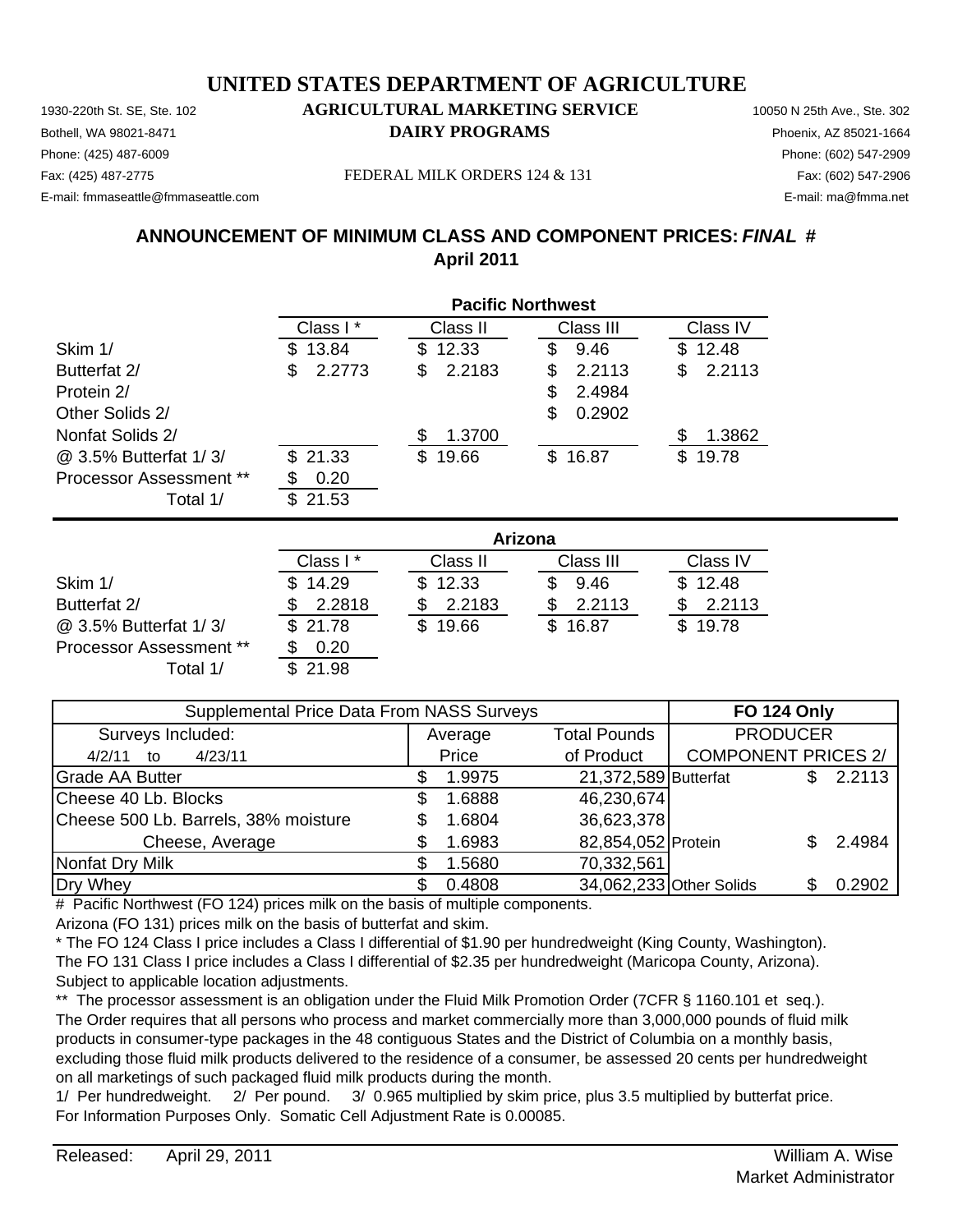Phone: (425) 487-6009 Phone: (602) 547-2909 E-mail: fmmaseattle@fmmaseattle.com E-mail: ma@fmma.net

Fax: (425) 487-2775 FEDERAL MILK ORDERS 124 & 131 Fax: (602) 547-2906

# **ANNOUNCEMENT OF MINIMUM CLASS AND COMPONENT PRICES:** *FINAL* **# May 2011**

|                                | <b>Pacific Northwest</b> |              |             |              |
|--------------------------------|--------------------------|--------------|-------------|--------------|
|                                | Class I*                 | Class II     | Class III   | Class IV     |
| Skim 1/                        | 14.39<br>\$.             | 13.19<br>\$. | 8.96<br>S   | \$12.87      |
| Butterfat 2/                   | 2.2174<br>S              | 2.2567<br>\$ | 2.2497<br>S | 2.2497<br>\$ |
| Protein 2/                     |                          |              | 2.3133<br>S |              |
| Other Solids 2/                |                          |              | 0.3026<br>S |              |
| Nonfat Solids 2/               |                          | 1.4656       |             | 1.4298<br>S  |
| @ 3.5% Butterfat 1/3/          | \$21.65                  | \$20.63      | \$16.52     | \$20.29      |
| <b>Processor Assessment **</b> | 0.20                     |              |             |              |
| Total 1/                       | 21.85<br>\$.             |              |             |              |

|                                | Arizona      |          |           |          |  |
|--------------------------------|--------------|----------|-----------|----------|--|
|                                | Class I *    | Class II | Class III | Class IV |  |
| Skim 1/                        | 14.84<br>\$. | \$13.19  | 8.96      | \$12.87  |  |
| Butterfat 2/                   | 2.2219       | 2.2567   | 2.2497    | 2.2497   |  |
| @ 3.5% Butterfat 1/3/          | \$22.10      | \$20.63  | \$16.52   | \$20.29  |  |
| <b>Processor Assessment **</b> | 0.20         |          |           |          |  |
| Total 1/                       | 22.30        |          |           |          |  |

| <b>Supplemental Price Data From NASS Surveys</b> | <b>FO 124 Only</b> |        |                         |                            |  |        |
|--------------------------------------------------|--------------------|--------|-------------------------|----------------------------|--|--------|
| Surveys Included:                                | Average            |        | <b>Total Pounds</b>     | <b>PRODUCER</b>            |  |        |
| 5/28/11<br>4/30/11<br>to                         | Price              |        | of Product              | <b>COMPONENT PRICES 2/</b> |  |        |
| <b>Grade AA Butter</b>                           |                    | 2.0292 | 25,162,407 Butterfat    |                            |  | 2.2497 |
| Cheese 40 Lb. Blocks                             |                    | 1.6309 | 54,023,645              |                            |  |        |
| Cheese 500 Lb. Barrels, 38% moisture             |                    | 1.6490 | 47,640,352              |                            |  |        |
| Cheese, Average                                  |                    | 1.6534 | 101,663,997 Protein     |                            |  | 2.3133 |
| Nonfat Dry Milk                                  |                    | 1.6120 | 89,835,376              |                            |  |        |
| Dry Whey                                         |                    | 0.4929 | 53,607,435 Other Solids |                            |  | 0.3026 |

# Pacific Northwest (FO 124) prices milk on the basis of multiple components.

Arizona (FO 131) prices milk on the basis of butterfat and skim.

\* The FO 124 Class I price includes a Class I differential of \$1.90 per hundredweight (King County, Washington). The FO 131 Class I price includes a Class I differential of \$2.35 per hundredweight (Maricopa County, Arizona). Subject to applicable location adjustments.

\*\* The processor assessment is an obligation under the Fluid Milk Promotion Order (7CFR § 1160.101 et seq.). The Order requires that all persons who process and market commercially more than 3,000,000 pounds of fluid milk products in consumer-type packages in the 48 contiguous States and the District of Columbia on a monthly basis, excluding those fluid milk products delivered to the residence of a consumer, be assessed 20 cents per hundredweight on all marketings of such packaged fluid milk products during the month.

1/ Per hundredweight. 2/ Per pound. 3/ 0.965 multiplied by skim price, plus 3.5 multiplied by butterfat price. For Information Purposes Only. Somatic Cell Adjustment Rate is 0.00083.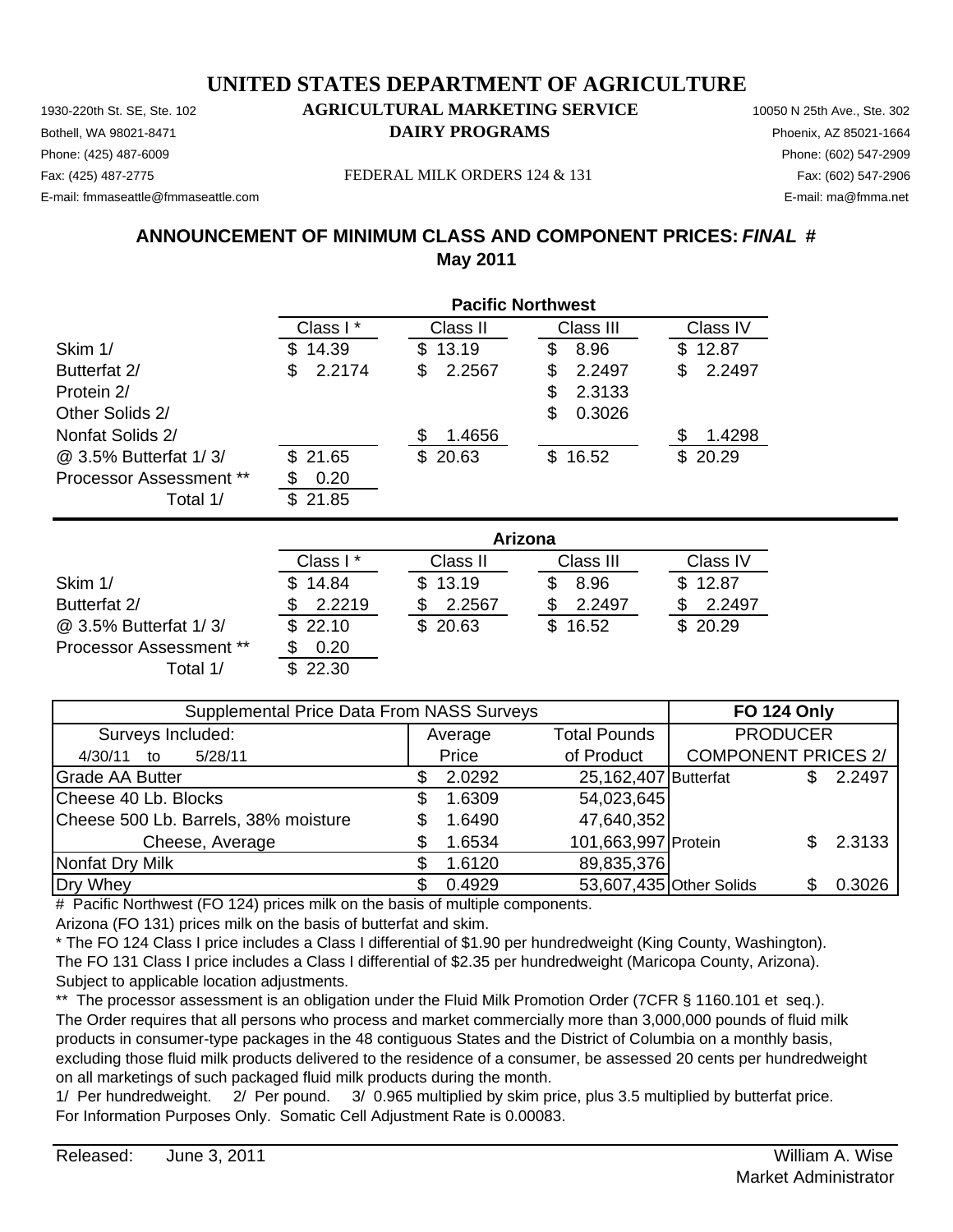Phone: (425) 487-6009 Phone: (602) 547-2909 E-mail: fmmaseattle@fmmaseattle.com E-mail: ma@fmma.net

Fax: (425) 487-2775 FEDERAL MILK ORDERS 124 & 131 Fax: (602) 547-2906

## **ANNOUNCEMENT OF MINIMUM CLASS AND COMPONENT PRICES:** *FINAL* **# June 2011**

|                                |              |              | <b>Pacific Northwest</b> |              |
|--------------------------------|--------------|--------------|--------------------------|--------------|
|                                | Class I*     | Class II     | Class III                | Class IV     |
| Skim 1/                        | 14.72        | 13.52<br>\$. | 11.21<br>\$              | 13.22<br>S   |
| Butterfat 2/                   | 2.2890<br>\$ | \$<br>2.3772 | \$<br>2.3702             | 2.3702<br>\$ |
| Protein 2/                     |              |              | \$<br>2.9807             |              |
| Other Solids 2/                |              |              | \$<br>0.3339             |              |
| Nonfat Solids 2/               |              | \$<br>1.5022 |                          | 1.4694       |
| @ 3.5% Butterfat 1/3/          | 22.22        | \$21.37      | \$19.11                  | 21.05<br>\$. |
| <b>Processor Assessment **</b> | 0.20         |              |                          |              |
| Total 1/                       | 22.42<br>S   |              |                          |              |
|                                |              |              | Arizona                  |              |
|                                | Class I*     | Class II     | Class III                | Class IV     |
| Skim 1/                        | 15.17        | 13.52<br>S   | \$<br>11.21              | 13.22        |
| Butterfat 2/                   | 2.2935       | 2.3772       | 2.3702<br>\$             | 2.3702       |
| @ 3.5% Butterfat 1/3/          | 22.67        | \$<br>21.37  | \$<br>19.11              | 21.05        |

Average 6/4/11 to 6/25/11 Price Grade AA Butter  $$ 2.1287$  13,196,978 Butterfat  $$ 2.3702$ Cheese 40 Lb. Blocks \$ 1.8640 Cheese 500 Lb. Barrels,  $38\%$  moisture  $$1.9139$ Cheese, Average \$ 1.8999 79,520,725 Protein \$ 2.9807 Nonfat Dry Milk  $$ 1.6520$ Dry Whey \$ 0.5233 31,399,317 Other Solids \$ 0.3339 35,745,879 66,137,917 of Product | COMPONENT PRICES 2/ 43,774,846 Supplemental Price Data From NASS Surveys **FO 124 Only** Surveys Included: The Contract of Average Total Pounds PRODUCER

# Pacific Northwest (FO 124) prices milk on the basis of multiple components.

Arizona (FO 131) prices milk on the basis of butterfat and skim.

Processor Assessment \*\* \$ 0.20

Total 1/ \$ 22.87

\* The FO 124 Class I price includes a Class I differential of \$1.90 per hundredweight (King County, Washington). The FO 131 Class I price includes a Class I differential of \$2.35 per hundredweight (Maricopa County, Arizona). Subject to applicable location adjustments.

\*\* The processor assessment is an obligation under the Fluid Milk Promotion Order (7CFR § 1160.101 et seq.). The Order requires that all persons who process and market commercially more than 3,000,000 pounds of fluid milk products in consumer-type packages in the 48 contiguous States and the District of Columbia on a monthly basis, excluding those fluid milk products delivered to the residence of a consumer, be assessed 20 cents per hundredweight on all marketings of such packaged fluid milk products during the month.

1/ Per hundredweight. 2/ Per pound. 3/ 0.965 multiplied by skim price, plus 3.5 multiplied by butterfat price. For Information Purposes Only. Somatic Cell Adjustment Rate is 0.00095.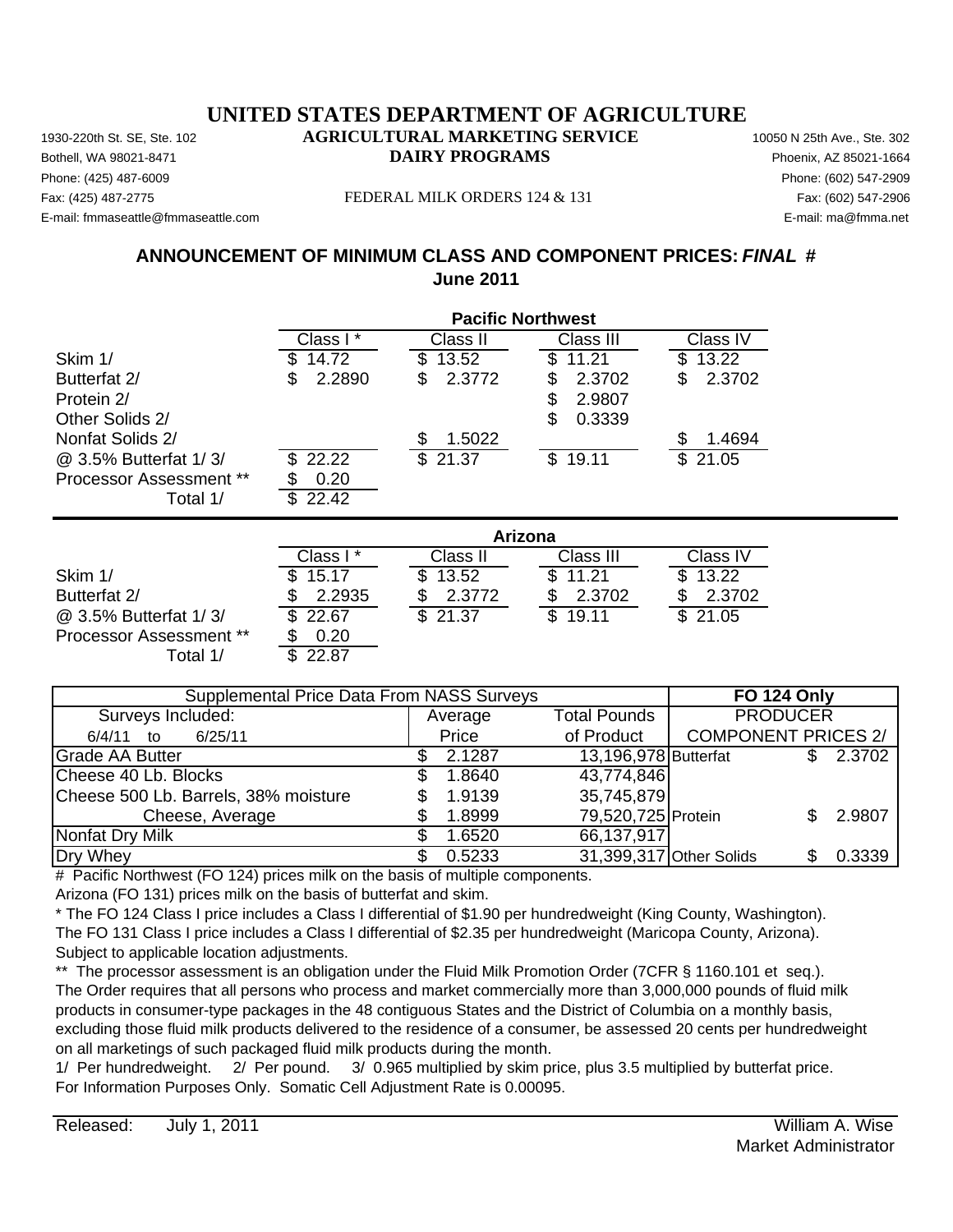Phone: (425) 487-6009 Phone: (602) 547-2909 E-mail: fmmaseattle@fmmaseattle.com E-mail: ma@fmma.net

#### Fax: (425) 487-2775 FEDERAL MILK ORDERS 124 & 131 Fax: (602) 547-2906

## **ANNOUNCEMENT OF MINIMUM CLASS AND COMPONENT PRICES:** *FINAL* **# July 2011**

|                                | <b>Pacific Northwest</b> |              |                                  |                                  |
|--------------------------------|--------------------------|--------------|----------------------------------|----------------------------------|
|                                | Class I*                 | Class II     | Class III                        | Class IV                         |
| Skim 1/                        | 15.07                    | 13.87<br>æ.  | 14.00<br>\$                      | 12.90<br>\$                      |
| Butterfat 2/                   | 2.3960<br>\$             | 2.2581<br>\$ | 2.2511<br>\$                     | 2.2511<br>\$                     |
| Protein 2/                     |                          |              | 3.8292<br>\$                     |                                  |
| Other Solids 2/                |                          |              | 0.3608<br>\$                     |                                  |
| Nonfat Solids 2/               |                          | \$<br>1.5411 |                                  | 1.4336                           |
| @ 3.5% Butterfat 1/3/          | 22.93<br>\$.             | \$21.29      | \$21.39                          | 20.33<br>\$                      |
| <b>Processor Assessment **</b> | 0.20                     |              |                                  |                                  |
| Total 1/                       | \$<br>23.13              |              |                                  |                                  |
|                                |                          |              | Arizona                          |                                  |
|                                | Class I*                 | Class II     | Class III                        | Class IV                         |
| Skim 1/                        | 15.52                    | 13.87        | \$<br>14.00                      | 12.90                            |
| Butterfat 2/                   | 2.4005                   | 2.2581       | 2.2511<br>\$                     | 2.2511                           |
| @ 3.5% Butterfat 1/3/          | \$<br>23.38              | \$<br>21.29  | $\overline{\mathbb{S}}$<br>21.39 | $\overline{\mathbb{S}}$<br>20.33 |

| <b>Supplemental Price Data From NASS Surveys</b> | <b>FO 124 Only</b>             |                      |                            |  |        |
|--------------------------------------------------|--------------------------------|----------------------|----------------------------|--|--------|
| Surveys Included:                                | <b>Total Pounds</b><br>Average |                      | <b>PRODUCER</b>            |  |        |
| 7/30/11<br>7/2/11<br>— to                        | Price                          | of Product           | <b>COMPONENT PRICES 2/</b> |  |        |
| Grade AA Butter                                  | 2.0304                         | 27,410,219 Butterfat |                            |  | 2.2511 |
| Cheese 40 Lb. Blocks                             | 2.1087                         | 54,943,486           |                            |  |        |
| Cheese 500 Lb. Barrels, 38% moisture             | 2.1145                         | 42,402,958           |                            |  |        |
| Cheese, Average                                  | 2.1243                         | 97,346,444 Protein   |                            |  | 3.8292 |
| Nonfat Dry Milk                                  | 1.6159                         | 100,439,394          |                            |  |        |
| Dry Whey                                         | 0.5494                         |                      | 39,250,042 Other Solids    |  | 0.3608 |

# Pacific Northwest (FO 124) prices milk on the basis of multiple components.

Arizona (FO 131) prices milk on the basis of butterfat and skim.

Processor Assessment \*\* \$ 0.20 Total  $1/$ 

\* The FO 124 Class I price includes a Class I differential of \$1.90 per hundredweight (King County, Washington). The FO 131 Class I price includes a Class I differential of \$2.35 per hundredweight (Maricopa County, Arizona). Subject to applicable location adjustments.

\*\* The processor assessment is an obligation under the Fluid Milk Promotion Order (7CFR § 1160.101 et seq.). The Order requires that all persons who process and market commercially more than 3,000,000 pounds of fluid milk products in consumer-type packages in the 48 contiguous States and the District of Columbia on a monthly basis, excluding those fluid milk products delivered to the residence of a consumer, be assessed 20 cents per hundredweight on all marketings of such packaged fluid milk products during the month.

1/ Per hundredweight. 2/ Per pound. 3/ 0.965 multiplied by skim price, plus 3.5 multiplied by butterfat price. For Information Purposes Only. Somatic Cell Adjustment Rate is 0.00106.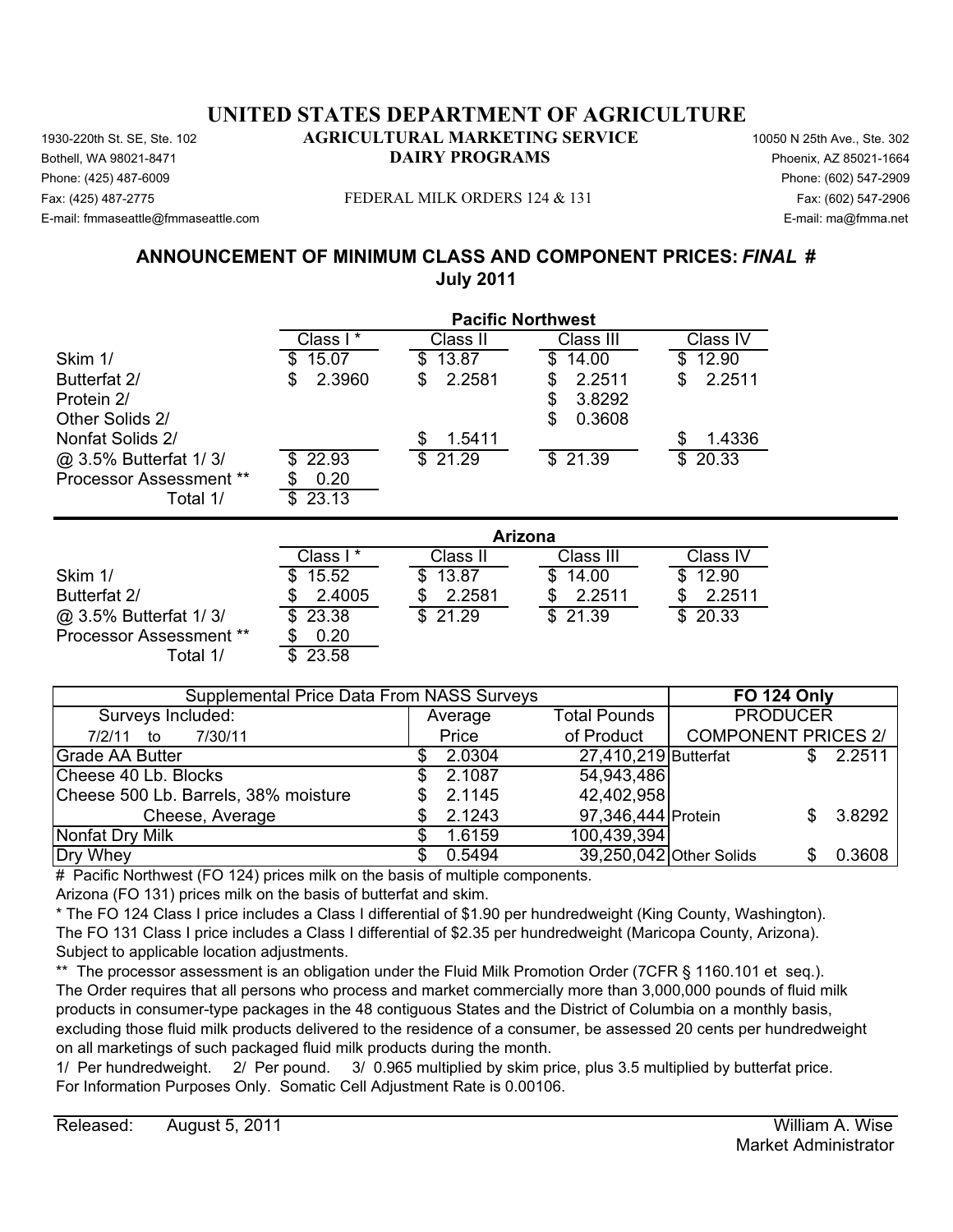Phone: (425) 487-6009 Phone: (602) 547-2909 E-mail: fmmaseattle@fmmaseattle.com E-mail: ma@fmma.net

#### Fax: (425) 487-2775 FEDERAL MILK ORDERS 124 & 131 Fax: (602) 547-2906

## **ANNOUNCEMENT OF MINIMUM CLASS AND COMPONENT PRICES:** *FINAL* **# August 2011**

|                                | <b>Pacific Northwest</b> |              |                |              |  |
|--------------------------------|--------------------------|--------------|----------------|--------------|--|
|                                | Class I*                 | Class II     | Class III      | Class IV     |  |
| Skim 1/                        | 15.95                    | 13.97<br>S   | 14.12<br>\$.   | 12.53<br>\$  |  |
| Butterfat 2/                   | 2.2686<br>\$             | \$<br>2.3055 | 2.2985<br>\$   | \$<br>2.2985 |  |
| Protein 2/                     |                          |              | 3.8305<br>\$   |              |  |
| Other Solids 2/                |                          |              | \$<br>0.3811   |              |  |
| Nonfat Solids 2/               |                          | \$<br>1.5522 |                | \$<br>1.3920 |  |
| @ 3.5% Butterfat 1/3/          | 23.33<br>\$.             | \$21.55      | \$21.67        | \$20.14      |  |
| <b>Processor Assessment **</b> | 0.20                     |              |                |              |  |
| Total 1/                       | \$23.53                  |              |                |              |  |
|                                |                          |              | <b>Arizona</b> |              |  |
|                                | Class I*                 | Class II     | Class III      | Class IV     |  |
| Skim 1/                        | 16.40                    | \$<br>13.97  | S.<br>14.12    | \$<br>12.53  |  |
| Butterfat 2/                   | 2.2731                   | 2.3055<br>\$ | 2.2985         | 2.2985<br>\$ |  |
| @ 3.5% Butterfat 1/3/          | \$<br>23.78              | \$<br>21.55  | \$<br>21.67    | \$<br>20.14  |  |

Average 8/6/11 to 8/27/11 Price Grade AA Butter 2.0695 \$ Butterfat \$ 2.2985 14,746,514 Cheese 40 Lb. Blocks \$2.1206 Cheese 500 Lb. Barrels,  $38\%$  moisture  $$2.1358$ Cheese, Average \$ 2.1402 77,546,762 Protein \$ 3.8305 Nonfat Dry Milk  $$ 1.5739$ Dry Whey \$ 0.5691 29,044,723 Other Solids \$ 0.3811 33,634,726 71,397,711 of Product | COMPONENT PRICES 2/ 43,912,036 Supplemental Price Data From NASS Surveys **FO 124 Only** Surveys Included: The Contract of Average Total Pounds PRODUCER

# Pacific Northwest (FO 124) prices milk on the basis of multiple components.

Arizona (FO 131) prices milk on the basis of butterfat and skim.

\* The FO 124 Class I price includes a Class I differential of \$1.90 per hundredweight (King County, Washington). The FO 131 Class I price includes a Class I differential of \$2.35 per hundredweight (Maricopa County, Arizona). Subject to applicable location adjustments.

\*\* The processor assessment is an obligation under the Fluid Milk Promotion Order (7CFR § 1160.101 et seq.). The Order requires that all persons who process and market commercially more than 3,000,000 pounds of fluid milk products in consumer-type packages in the 48 contiguous States and the District of Columbia on a monthly basis, excluding those fluid milk products delivered to the residence of a consumer, be assessed 20 cents per hundredweight on all marketings of such packaged fluid milk products during the month.

1/ Per hundredweight. 2/ Per pound. 3/ 0.965 multiplied by skim price, plus 3.5 multiplied by butterfat price. For Information Purposes Only. Somatic Cell Adjustment Rate is 0.00107.

Processor Assessment \*\* \$ 0.20

Total  $1/$   $\overline{\$}$  23.98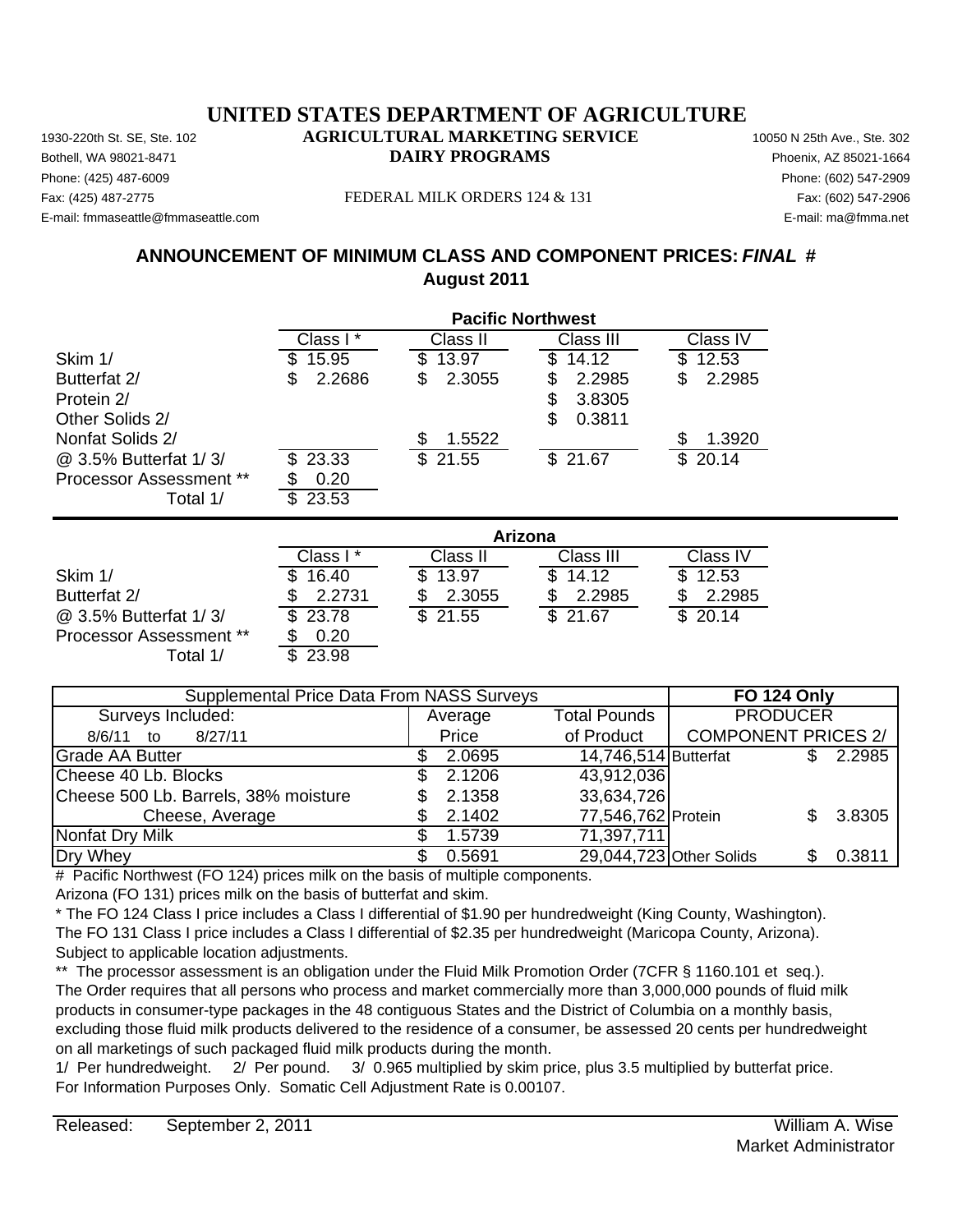Phone: (425) 487-6009 Phone: (602) 547-2909 E-mail: fmmaseattle@fmmaseattle.com E-mail: ma@fmma.net

Processor Assessment \*\*

Total  $1/$ 

#### Fax: (425) 487-2775 FEDERAL MILK ORDERS 124 & 131 Fax: (602) 547-2906

## **ANNOUNCEMENT OF MINIMUM CLASS AND COMPONENT PRICES:** *FINAL* **# September 2011**

|                                |              | <b>Pacific Northwest</b> |              |              |  |  |
|--------------------------------|--------------|--------------------------|--------------|--------------|--|--|
|                                | Class I*     | Class II                 | Class III    | Class IV     |  |  |
| Skim 1/                        | 16.06<br>S   | 13.29<br>S               | \$<br>11.78  | 12.26<br>S   |  |  |
| Butterfat 2/                   | 2.3365<br>\$ | 2.2075<br>\$             | 2.2005<br>S  | 2.2005<br>\$ |  |  |
| Protein 2/                     |              |                          | 3.0282<br>S  |              |  |  |
| Other Solids 2/                |              |                          | 0.4053<br>\$ |              |  |  |
| Nonfat Solids 2/               |              | 1.4767<br>\$             |              | 1.3623       |  |  |
| @ 3.5% Butterfat 1/3/          | \$23.68      | \$20.55                  | \$<br>19.07  | \$<br>19.53  |  |  |
| <b>Processor Assessment **</b> | 0.20         |                          |              |              |  |  |
| Total 1/                       | \$23.88      |                          |              |              |  |  |
|                                |              |                          | Arizona      |              |  |  |
|                                | Class I*     | Class II                 | Class III    | Class IV     |  |  |
| Skim 1/                        | 16.51        | \$<br>13.29              | 11.78        | 12.26        |  |  |
| Butterfat 2/                   | 2.3410       | 2.2075                   | 2.2005       | 2.2005       |  |  |
| @ 3.5% Butterfat 1/3/          | \$<br>24.13  | \$<br>20.55              | \$<br>19.07  | \$<br>19.53  |  |  |

| <b>Supplemental Price Data From NASS Surveys</b> | <b>FO 124 Only</b> |                                        |                            |    |        |
|--------------------------------------------------|--------------------|----------------------------------------|----------------------------|----|--------|
| Surveys Included:                                | Average            | <b>PRODUCER</b><br><b>Total Pounds</b> |                            |    |        |
| 9/24/11<br>9/3/11<br>to                          | Price              | of Product                             | <b>COMPONENT PRICES 2/</b> |    |        |
| Grade AA Butter                                  | 1.9886             | 18,272,721 Butterfat                   |                            | S. | 2.2005 |
| Cheese 40 Lb. Blocks                             | 1.8755             | 38,265,985                             |                            |    |        |
| Cheese 500 Lb. Barrels, 38% moisture             | 1.8127             | 37,654,830                             |                            |    |        |
| Cheese, Average                                  | 1.8592             | 75,920,815 Protein                     |                            |    | 3.0282 |
| Nonfat Dry Milk                                  | 1.5439             | 72,732,674                             |                            |    |        |
| Dry Whey                                         | 0.5926             | 29,757,589 Other Solids                |                            |    | 0.4053 |

# Pacific Northwest (FO 124) prices milk on the basis of multiple components.

Arizona (FO 131) prices milk on the basis of butterfat and skim.

\* The FO 124 Class I price includes a Class I differential of \$1.90 per hundredweight (King County, Washington). The FO 131 Class I price includes a Class I differential of \$2.35 per hundredweight (Maricopa County, Arizona). Subject to applicable location adjustments.

\*\* The processor assessment is an obligation under the Fluid Milk Promotion Order (7CFR § 1160.101 et seq.). The Order requires that all persons who process and market commercially more than 3,000,000 pounds of fluid milk products in consumer-type packages in the 48 contiguous States and the District of Columbia on a monthly basis, excluding those fluid milk products delivered to the residence of a consumer, be assessed 20 cents per hundredweight on all marketings of such packaged fluid milk products during the month.

1/ Per hundredweight. 2/ Per pound. 3/ 0.965 multiplied by skim price, plus 3.5 multiplied by butterfat price. For Information Purposes Only. Somatic Cell Adjustment Rate is 0.00093.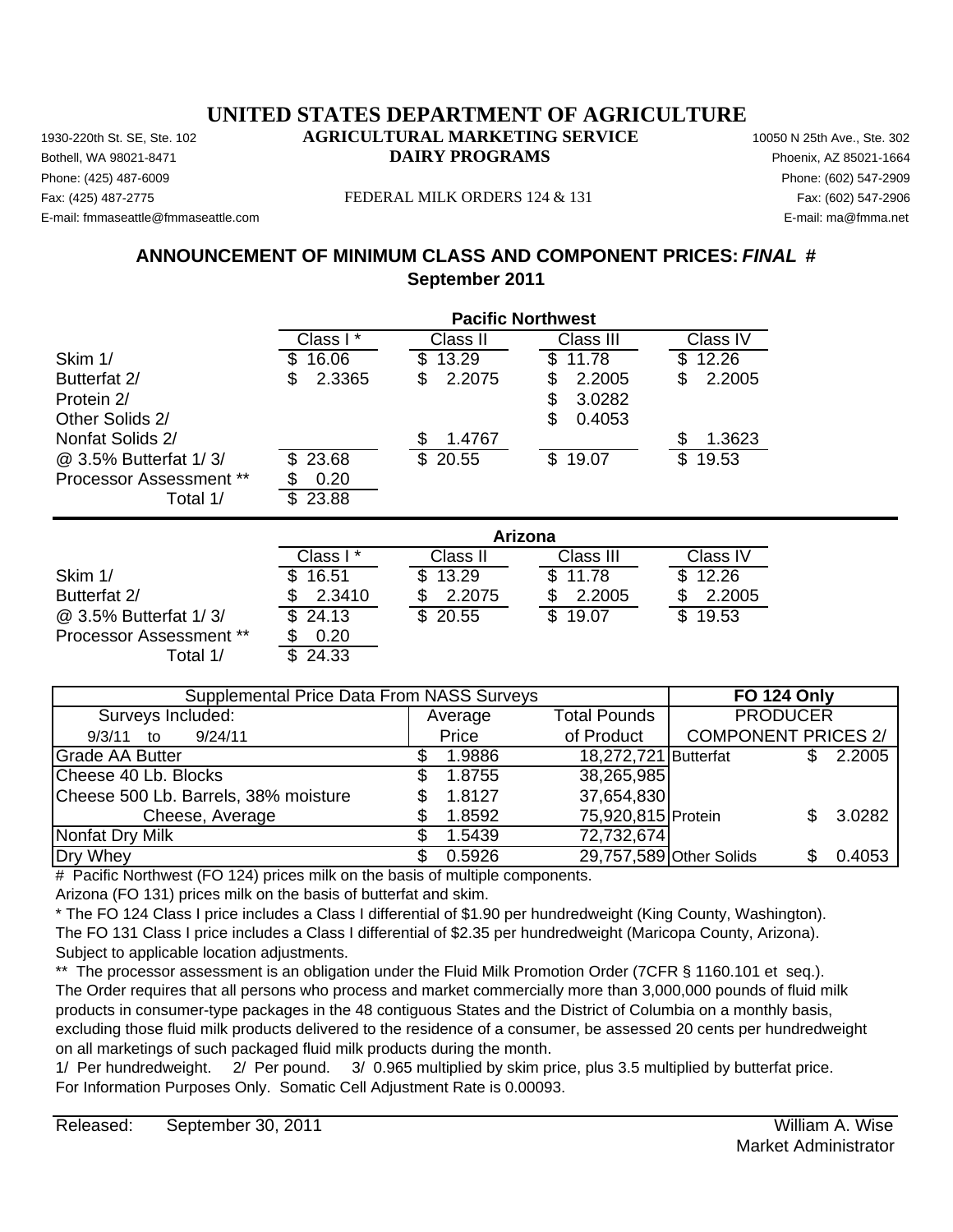Phone: (425) 487-6009 Phone: (602) 547-2909 E-mail: fmmaseattle@fmmaseattle.com E-mail: ma@fmma.net

#### Fax: (425) 487-2775 FEDERAL MILK ORDERS 124 & 131 Fax: (602) 547-2906

## **ANNOUNCEMENT OF MINIMUM CLASS AND COMPONENT PRICES:** *FINAL* **# October 2011**

|                                | <b>Pacific Northwest</b> |              |              |              |  |  |
|--------------------------------|--------------------------|--------------|--------------|--------------|--|--|
|                                | Class I*                 | Class II     | Class III    | Class IV     |  |  |
| Skim 1/                        | 14.18                    | 12.98<br>\$  | \$<br>11.58  | 11.97        |  |  |
| Butterfat 2/                   | 2.2204<br>S              | 1.9662<br>\$ | 1.9592<br>S  | 1.9592<br>\$ |  |  |
| Protein 2/                     |                          |              | \$<br>2.9211 |              |  |  |
| Other Solids 2/                |                          |              | \$<br>0.4286 |              |  |  |
| Nonfat Solids 2/               |                          | 1.4422<br>S  |              | 1.3297       |  |  |
| @ 3.5% Butterfat 1/3/          | 21.46                    | \$<br>19.41  | \$18.03      | \$<br>18.41  |  |  |
| <b>Processor Assessment **</b> | 0.20                     |              |              |              |  |  |
| Total 1/                       | 21.66<br>\$.             |              |              |              |  |  |
|                                | <b>Arizona</b>           |              |              |              |  |  |
|                                | Class I*                 | Class II     | Class III    | Class IV     |  |  |
| Skim 1/                        | 14.63                    | 12.98        | \$.<br>11.58 | 11.97        |  |  |

| Skim 1/                 | \$14.63  | \$12.98 | \$11.58 | \$11.97 |
|-------------------------|----------|---------|---------|---------|
| Butterfat 2/            | \$2.2249 | 1.9662  | 1.9592  | 1.9592  |
| @ 3.5% Butterfat 1/3/   | \$21.91  | \$19.41 | \$18.03 | \$18.41 |
| Processor Assessment ** | 0.20     |         |         |         |

| <b>Supplemental Price Data From NASS Surveys</b> | <b>FO 124 Only</b> |                      |                            |        |
|--------------------------------------------------|--------------------|----------------------|----------------------------|--------|
| Surveys Included:                                | Average            | <b>Total Pounds</b>  | <b>PRODUCER</b>            |        |
| 10/29/11<br>10/1/11 to                           | Price              | of Product           | <b>COMPONENT PRICES 2/</b> |        |
| <b>Grade AA Butter</b>                           | 1.7893             | 22,735,142 Butterfat |                            | 1.9592 |
| Cheese 40 Lb. Blocks                             | 1.7391             | 56,177,311           |                            |        |
| Cheese 500 Lb. Barrels, 38% moisture             | 1.7269             | 45,481,581           |                            |        |
| Cheese, Average                                  | 1.7471             | 101,658,892 Protein  |                            | 2.9211 |
| Nonfat Dry Milk                                  | 1.5109             | 91,594,571           |                            |        |
| Dry Whey                                         | 0.6152             |                      | 36,958,583 Other Solids    | 0.4286 |

# Pacific Northwest (FO 124) prices milk on the basis of multiple components.

Arizona (FO 131) prices milk on the basis of butterfat and skim.

Total  $1/$   $\overline{\$}$  22.11

\* The FO 124 Class I price includes a Class I differential of \$1.90 per hundredweight (King County, Washington). The FO 131 Class I price includes a Class I differential of \$2.35 per hundredweight (Maricopa County, Arizona). Subject to applicable location adjustments.

\*\* The processor assessment is an obligation under the Fluid Milk Promotion Order (7CFR § 1160.101 et seq.). The Order requires that all persons who process and market commercially more than 3,000,000 pounds of fluid milk products in consumer-type packages in the 48 contiguous States and the District of Columbia on a monthly basis, excluding those fluid milk products delivered to the residence of a consumer, be assessed 20 cents per hundredweight on all marketings of such packaged fluid milk products during the month.

1/ Per hundredweight. 2/ Per pound. 3/ 0.965 multiplied by skim price, plus 3.5 multiplied by butterfat price. For Information Purposes Only. Somatic Cell Adjustment Rate is 0.00087.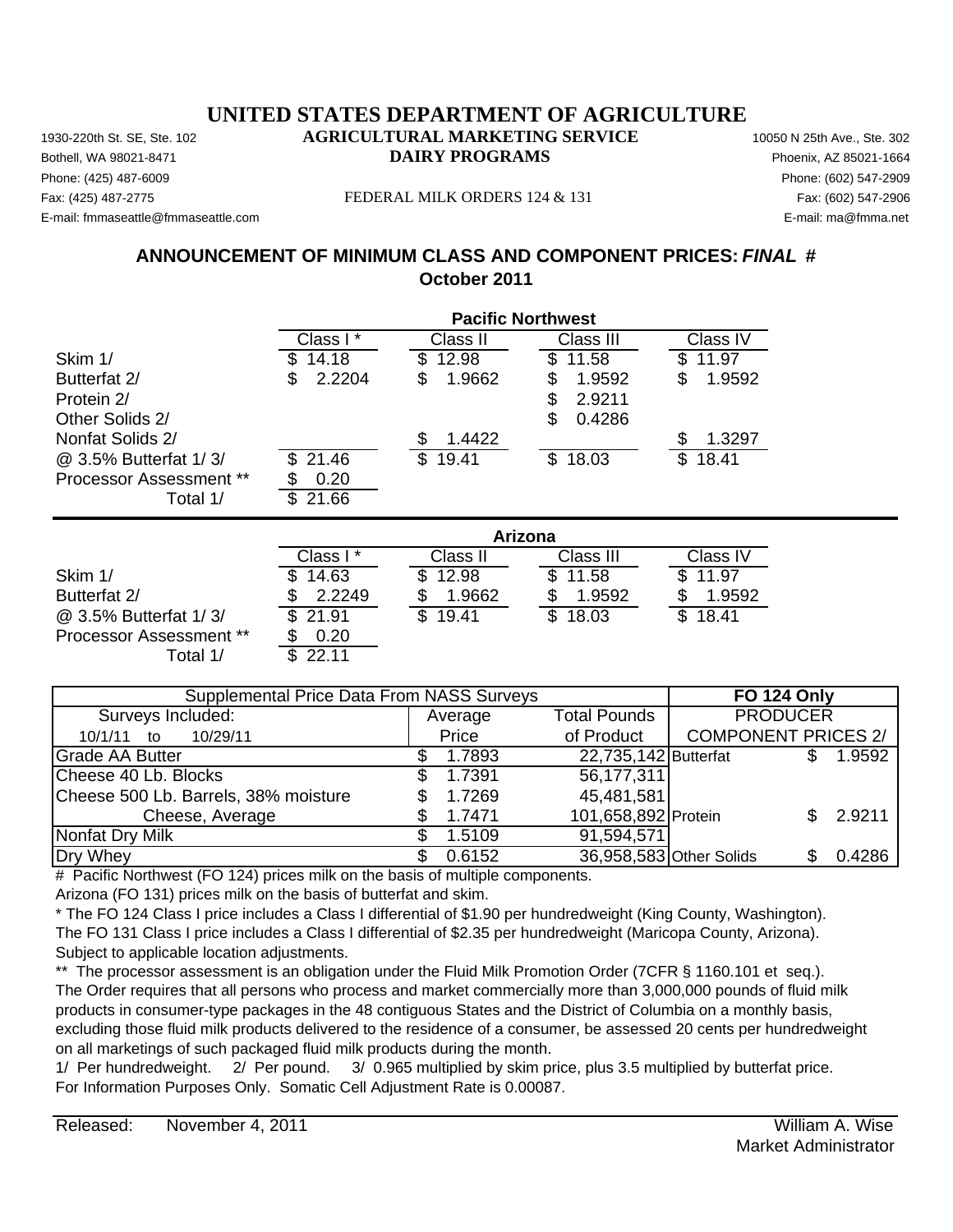Phone: (425) 487-6009 Phone: (602) 547-2909 E-mail: fmmaseattle@fmmaseattle.com E-mail: ma@fmma.net

Fax: (425) 487-2775 FEDERAL MILK ORDERS 124 & 131 Fax: (602) 547-2906

# **ANNOUNCEMENT OF MINIMUM CLASS AND COMPONENT PRICES:** *FINAL* **# November 2011**

|                                | <b>Pacific Northwest</b> |              |              |              |  |
|--------------------------------|--------------------------|--------------|--------------|--------------|--|
|                                | Class I*                 | Class II     | Class III    | Class IV     |  |
| Skim 1/                        | 14.06<br>\$.             | 12.86<br>\$  | \$12.69      | 11.44<br>\$. |  |
| Butterfat 2/                   | 1.9369<br>\$             | \$<br>1.9578 | 1.9508<br>\$ | 1.9508<br>\$ |  |
| Protein 2/                     |                          |              | 3.2341<br>S  |              |  |
| Other Solids 2/                |                          |              | \$<br>0.4521 |              |  |
| Nonfat Solids 2/               |                          | 1.4289<br>S  |              | 1.2716       |  |
| @ 3.5% Butterfat 1/3/          | \$20.35                  | \$19.26      | \$19.07      | 17.87<br>\$. |  |
| <b>Processor Assessment **</b> | 0.20                     |              |              |              |  |
| Total 1/                       | 20.55<br>\$.             |              |              |              |  |

|                         | Arizona  |          |           |          |  |  |
|-------------------------|----------|----------|-----------|----------|--|--|
|                         | Class I* | Class II | Class III | Class IV |  |  |
| Skim 1/                 | 14.51    | \$12.86  | \$12.69   | \$11.44  |  |  |
| Butterfat 2/            | 1.9414   | 1.9578   | 1.9508    | 1.9508   |  |  |
| @ 3.5% Butterfat 1/3/   | \$20.80  | \$19.26  | \$19.07   | \$17.87  |  |  |
| Processor Assessment ** | 0.20     |          |           |          |  |  |
| Total 1/                | 21.00    |          |           |          |  |  |

| Supplemental Price Data From NASS Surveys |  |                                |                         |                            | <b>FO 124 Only</b> |        |  |
|-------------------------------------------|--|--------------------------------|-------------------------|----------------------------|--------------------|--------|--|
| Surveys Included:                         |  | <b>Total Pounds</b><br>Average |                         | <b>PRODUCER</b>            |                    |        |  |
| 11/26/11<br>11/5/11<br>to                 |  | Price                          | of Product              | <b>COMPONENT PRICES 2/</b> |                    |        |  |
| <b>Grade AA Butter</b>                    |  | 1.7824                         | 15,941,188 Butterfat    |                            |                    | 1.9508 |  |
| Cheese 40 Lb. Blocks                      |  | 1.8006                         | 44,420,427              |                            |                    |        |  |
| Cheese 500 Lb. Barrels, 38% moisture      |  | 1.8615                         | 36,267,537              |                            |                    |        |  |
| Cheese, Average                           |  | 1.8415                         | 80,687,964 Protein      |                            |                    | 3.2341 |  |
| Nonfat Dry Milk                           |  | 1.4522                         | 80,646,297              |                            |                    |        |  |
| Dry Whey                                  |  | 0.6380                         | 26,238,738 Other Solids |                            |                    | 0.4521 |  |

# Pacific Northwest (FO 124) prices milk on the basis of multiple components.

Arizona (FO 131) prices milk on the basis of butterfat and skim.

\* The FO 124 Class I price includes a Class I differential of \$1.90 per hundredweight (King County, Washington). The FO 131 Class I price includes a Class I differential of \$2.35 per hundredweight (Maricopa County, Arizona). Subject to applicable location adjustments.

\*\* The processor assessment is an obligation under the Fluid Milk Promotion Order (7CFR § 1160.101 et seq.). The Order requires that all persons who process and market commercially more than 3,000,000 pounds of fluid milk products in consumer-type packages in the 48 contiguous States and the District of Columbia on a monthly basis, excluding those fluid milk products delivered to the residence of a consumer, be assessed 20 cents per hundredweight on all marketings of such packaged fluid milk products during the month.

1/ Per hundredweight. 2/ Per pound. 3/ 0.965 multiplied by skim price, plus 3.5 multiplied by butterfat price. For Information Purposes Only. Somatic Cell Adjustment Rate is 0.00092.